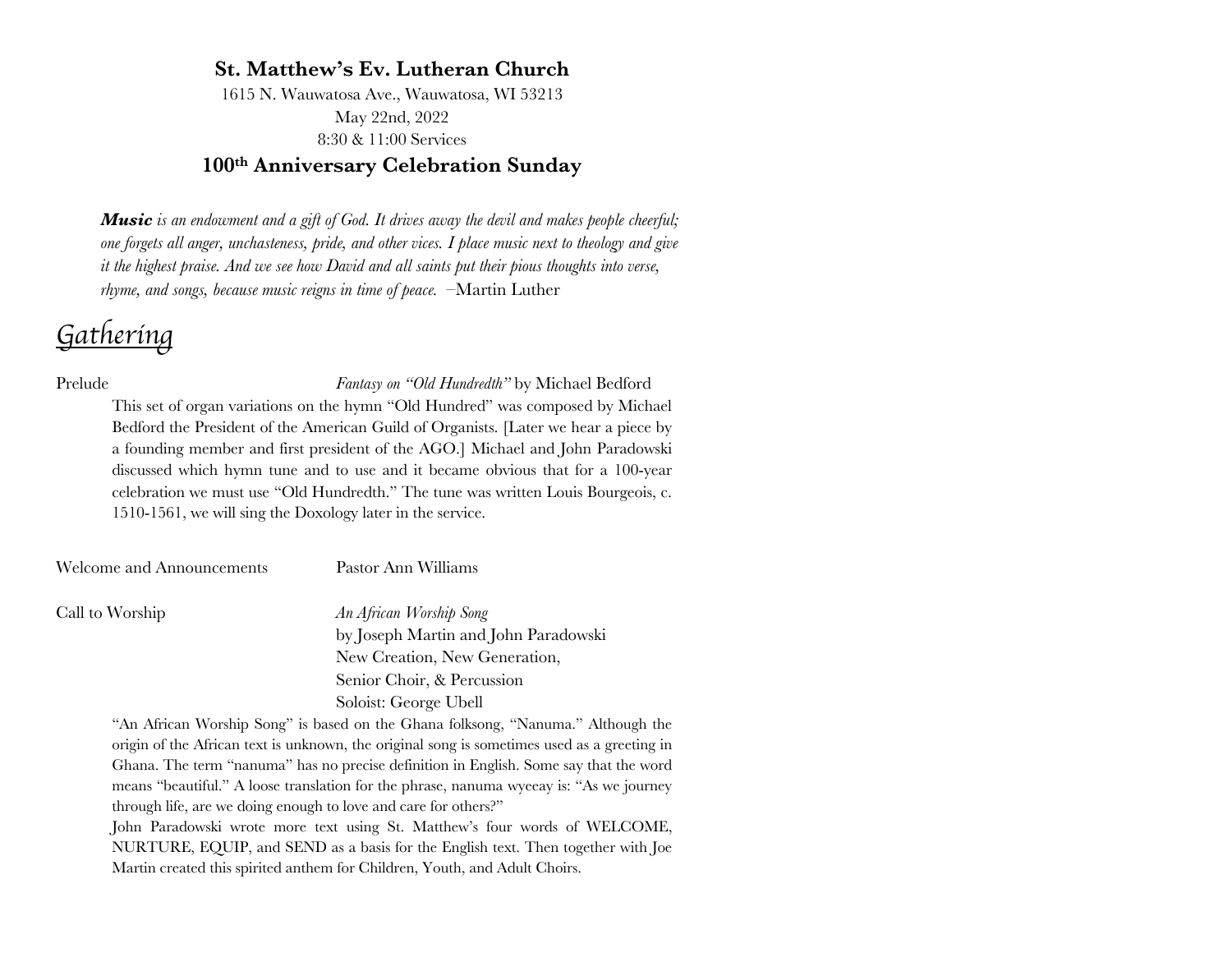*Nanuma wyeeay, nanuma.*

*We come to worship now, nanuma. We come to worship now, nanuma. We praise the Lord most high, give thanks and glorify. We come to worship now, nanuma.*

*We sing a song of praise, nanuma. We sing a song of praise, nanuma. With heart and soul and voice, creation now rejoice. We sing a song of praise, nanuma.*

*We pray with humble hearts, nanuma. We pray with humble hearts, nanuma. Lord, give us strength today and help us know Your way. We pray with humble hearts, nanuma.*

*Sing all creation! Sing jubilation! Amen!*

*We go to share God's love, nanuma. We go to share God's love, nanuma. Let peace be multiplied, may joy be magnified. We go to share God's love, nanuma.*

*We go to share God's love, share God's love.*

100th Anniversary Welcome Carl Johnson, Anniversary Committee

### *Please stand as you are able.*

Opening Litany

We come together in celebration for the years that we have been together as the people of God, in praise and worship and service. Let us thank God for blessings received, for our foreparents whose vision led them to start a congregation in this place.

### **We give thanks and celebrate.**

For those who through the years, by their work and witness, have showed themselves to be the people of God.

## **We give thanks and celebrate. For the ministries that have flourished here in the name of Jesus Christ.**

### Gathering Song **Christ is Made the Sure Foundation**

arr. by John Ferguson

Congregation, Senior Choir, and Brass

*The setting of this hymn was commissioned from Dr. John Ferguson [retired, St. Olaf College] for the celebration of St. Matthew's Lutheran Church's 75th Anniversary. The text is from the 11th century and the tune "Westminster Abbey" is by Henry Purcell. This piece was premiered on May 14, 1995.*

The Senior Choir will sing Stanzas 2 & 3 alone.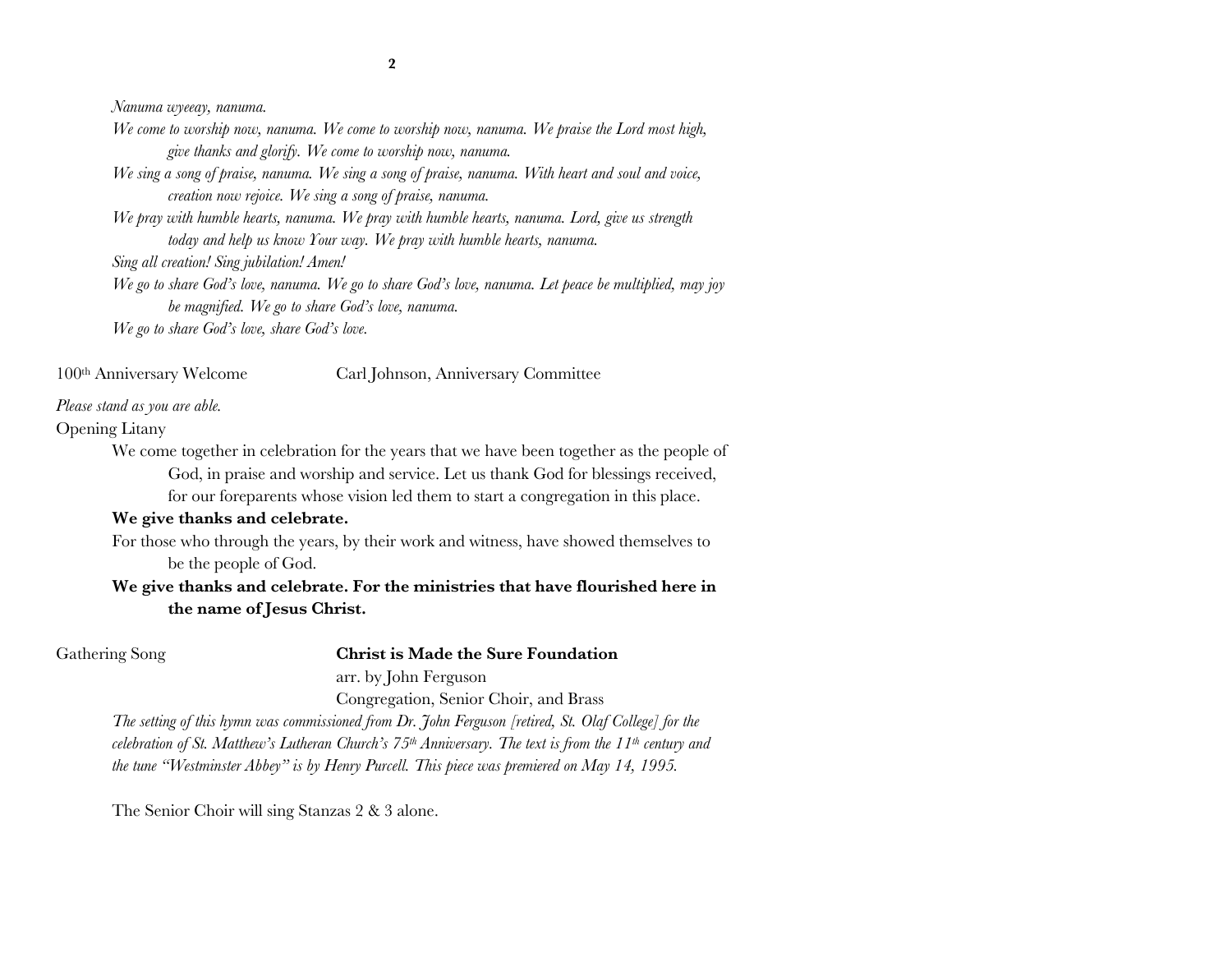

Text: Latin Hymn, c. 7th Cent.; tr. John M. Neale, 1818-1866, alt. Music: Henry Purcell, 1659-1695. Westminster Abbey, 87 87 87

Apostolic Greeting

The grace of our risen Savior, the love of God, and the communion of the Holy Spirit be with you all. **And also with you.**

### Prayer of the Day

O God, you have promised through your Son to be with your church forever. We give you thanks for those who founded this community of believers and for the signs of your presence in our congregation. Increase in us the spirit of faith and love, and make our fellowship an example to all believers and to all nations. We pray through Jesus Christ, our Savior and Lord, who lives and reigns with you and the Holy Spirit, one God, now and forever. **Amen.**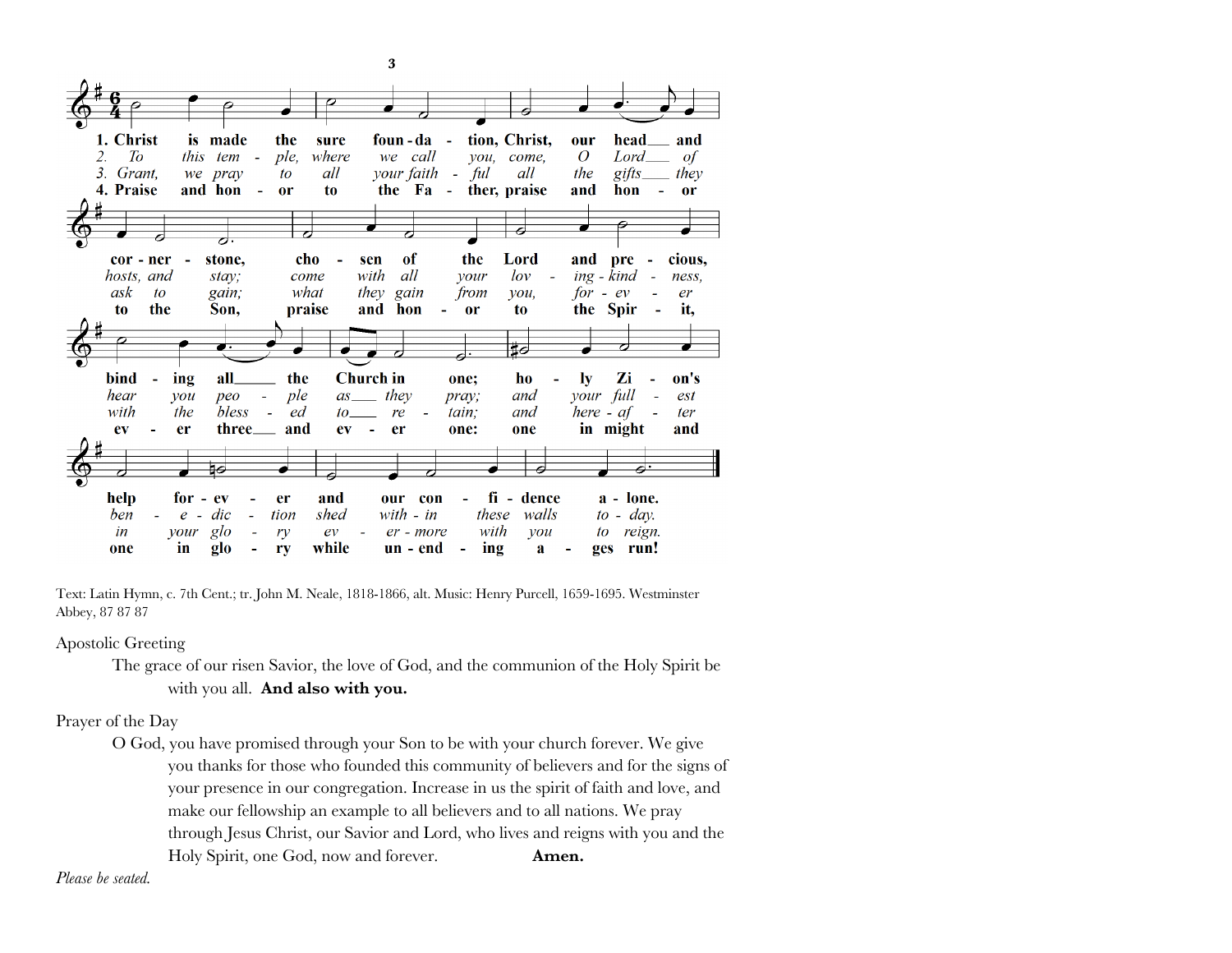### First Reading Ecclesiastes 3:1-9

*This lesson speaks about God's gift of time and that there is a time for every matter under heaven.*

For everything there is a season, and a time for every matter under heaven: a time to be born, and a time to die; a time to plant, and a time to pluck up what is planted; a time to kill, and a time to heal; a time to break down, and a time to build up; a time to weep, and a time to laugh; a time to mourn, and a time to dance; a time to throw away stones, and a time to gather stones together; a time to embrace, and a time to refrain from embracing;

a time to seek, and a time to lose; a time to keep, and a time to throw away; a time to tear, and a time to sew; a time to keep silence, and a time to speak; a time to love, and a time to hate; a time for war, and a time for peace. What gain have the workers from their toil?

Word of God, word of life. **Thanks be to God.**

Anthem *Jazz Waltz on Praise to the Lord* by Cathy Moklebust Bells Angels and Percussion

The hymn tune LOBE DEN HERREN (Praise to the Lord) takes on a surprisingly new twist in this swinging jazz arrangement, featuring improv-style solos, and jazz articulations found throughout the handbell and percussion parts. This piece was commissioned and written for the Bells Angels of St. Matthew's Lutheran Church, in 2004.

Second Reading 1 Corinthians 12:14-20

*In this lesson Paul reminds us that the church, this congregation, like the body, is made up of many parts or members, each with gifts that make up the one body functioning together.*

Indeed, the body does not consist of one member but of many. If the foot would say, "Because I am not a hand, I do not belong to the body," that would not make it any less a part of the body. And if the ear would say, "Because I am not an eye, I do not belong to the body," that would not make it any less a part of the body. If the whole body were an eye, where would the hearing be? If the whole body were hearing, where would the sense of smell be? But as it is, God arranged the members in the body, each one of them, as he chose. If all were a single member, where would the body be? As it is, there are many members, yet one body.

Word of God, word of life. **Thanks be to God.**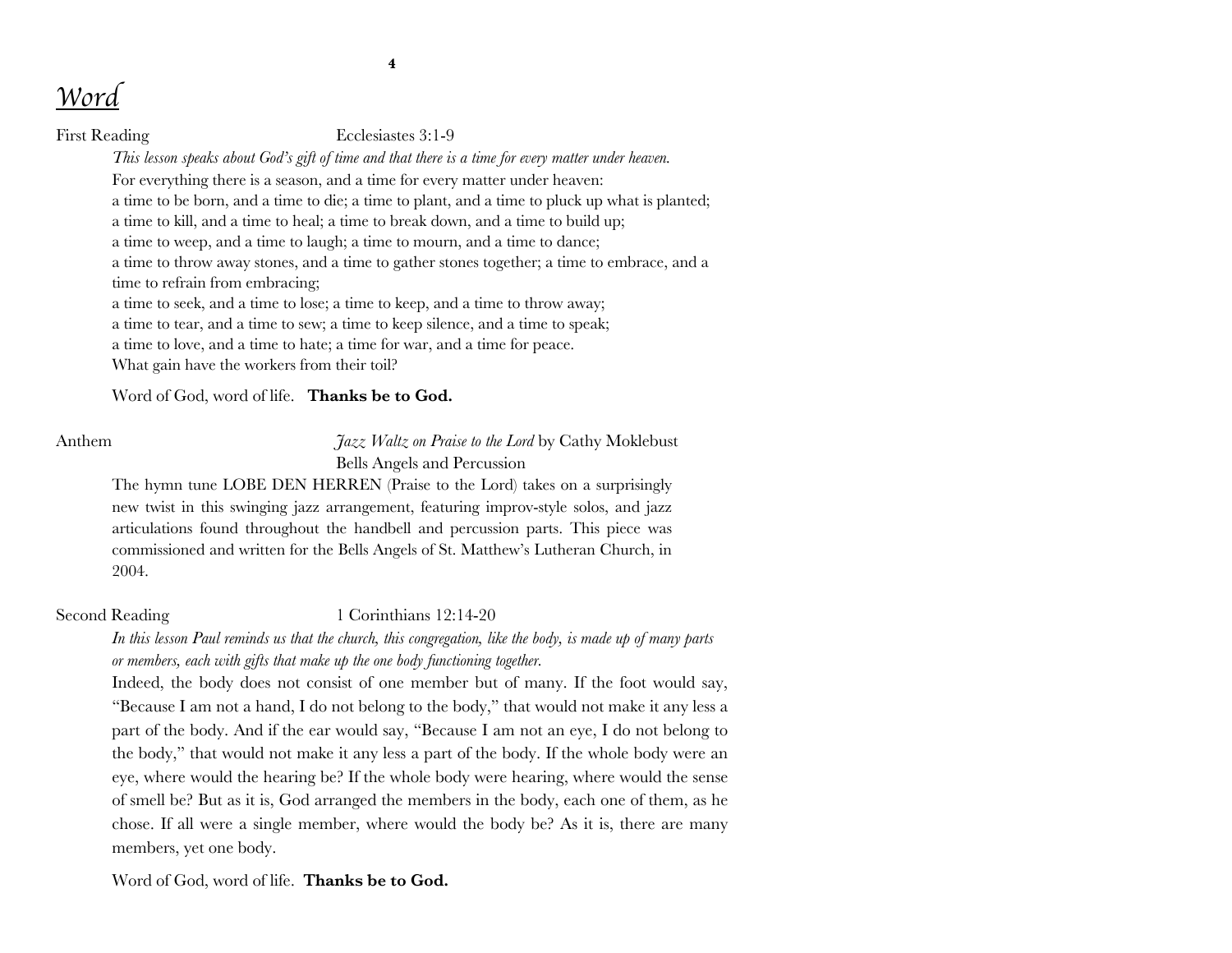Anthem *O How Amiable* by Dudley Buck Senior Choir

> This piece (published in 1907) was sung by the Senior Choir on December 18, 1921 at the dedication service for the original church. The Director was Mrs. H.W. Pripps. Dudley Buck was born in Hartford, Connecticut, on March 19, 1839. At age sixteen, Buck took his first piano lessons, and his rapid progress convinced his father to allow the boy to pursue a musical career. After a two-year tenure at St. James's Episcopal Church in Chicago, where many of his manuscripts were lost in the fire of 1871, Buck returned to Boston. There he accepted the post of organist for the Music Hall Association and joined the faculty of the New England Conservatory of Music. Dudley was the first president of the American Guild of Organists. On October 6, 1909, the composer died at the age of 70.

Gospel Matthew 16:13-18

*This Gospel for our anniversary Sunday emphasizes the church, this congregation of St. Matthew's, is built on Peter's confession to Jesus, "You are the Messiah, the Son of the living God."*

The holy gospel according to Matthew, the 16<sup>th</sup> chapter.

### **Glory to you, O Lord.**

Now when Jesus came into the district of Caesarea Philippi, he asked his disciples, "Who do people say that the Son of Man is?" And they said, "Some say John the Baptist, but others Elijah, and still others Jeremiah or one of the prophets." He said to them, "But who do you say that I am?" Simon Peter answered, "You are the Messiah, the Son of the living God." And Jesus answered him, "Blessed are you, Simon son of Jonah! For flesh and blood has not revealed this to you, but my Father in heaven. And I tell you, you are Peter, and on this rock I will build my church, and the gates of Hades will not prevail against it.

The Gospel of the Lord for you this day. **Praise to you, O Christ.**

Sermon *It is Kairos Time* Pastor Emeritus Gary Erickson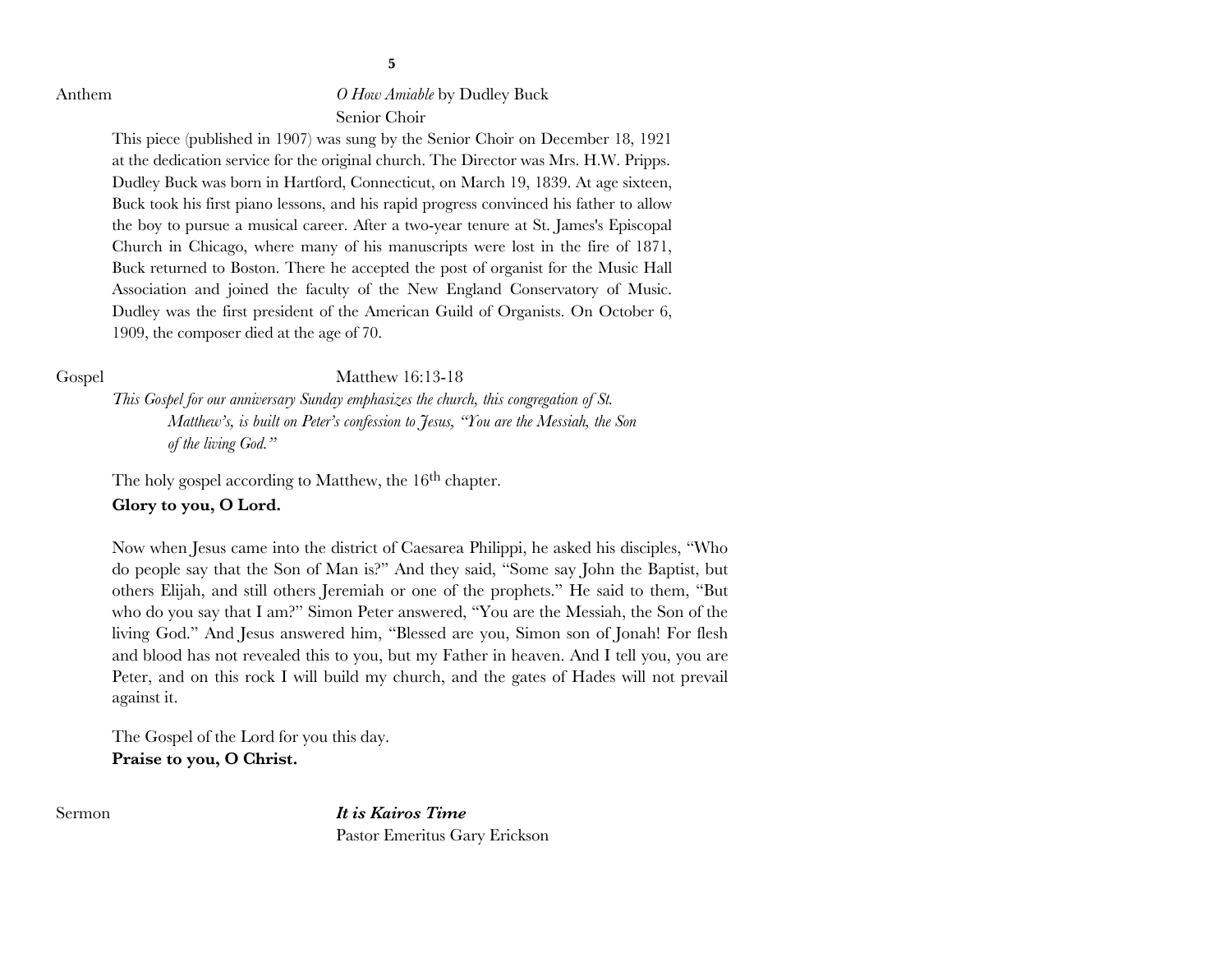Anthem *God Wouldn't Bring You This Far to Leave You* by Tom Trenney Senior Choir

*(Prayer Cards will be collected during the anthem)*

Tom Trenney shares his passion as pastoral musician, composer, and teacher in worship, in the college classroom, and in performances, hymn festivals, and more. Tom is blessed to be in his twelfth season as Minister of Music to First-Plymouth Church in Lincoln, Nebraska, where he shepherds the choirs and congregation, preaches sermons, and serves as Artistic Director of the Abendmusik Concert Series. Since Fall 2019, Tom has been Assistant Professor of Music and Conductor of Choirs at Nebraska Wesleyan University. Tom shared this with us about this piece and powerful text he wrote. "One thing, though, I think after these last two years, I have a stronger connection with this text than I might have before! I pray it will be a compelling and meaningful one for your choir and congregation."

- **Refrain:** *God wouldn't bring you this far to leave you. God wouldn't bring you this far to let you go. God wouldn't bring you this far to leave you. No height nor depth now anything else can separate us from the love that God will show.*
- *1. My God delivered Daniel from the lion's den and Jonah from the belly of a whale! God led the Hebrew people to their freedom in the end. God's love for us will never ever fail!*
- *2. Young David slayed Goliath. Miriam walked across the sea. The walls of Jericho came tumblin' down. Queen Esther saved her people. Paul and Silas were set free. Take up your cross. One day you'll wear a crown!*

*God will not leave you. The Lord will not leave you wherever you go! God wouldn't bring you this far to leave you. God will never let you go.*

*Please stand as you are able.*

Profession of Faith Nicene Creed

**We believe in one God, the Father, the Almighty, maker of heaven and earth, of all that is, seen and unseen. We believe in one Lord, Jesus Christ, the only Son of God, eternally begotten of the Father, God from God, Light from Light, true God from true God, begotten, not made, of one Being with the Father; through him all things were made.**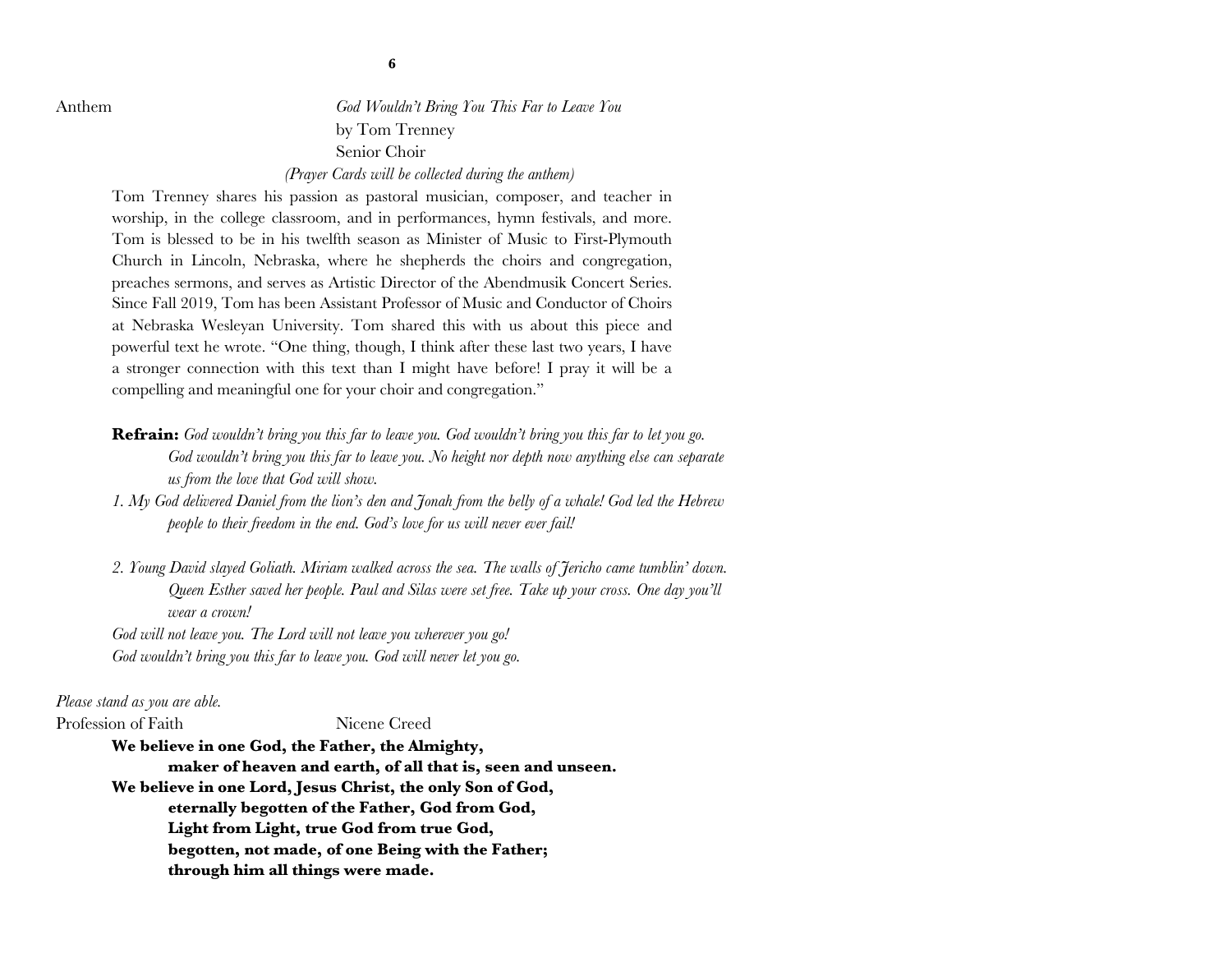**For us and for our salvation** 

**he came down from heaven, was incarnate of the Holy Spirit and the virgin Mary and became truly human. For our sake he was crucified under Pontius Pilate; he suffered death and was buried. On the third day he rose again in accordance with the scriptures; he ascended into heaven and is seated at the right hand of the Father. He will come again in glory to judge the living and the dead, and his kingdom will have no end.**

**We believe in the Holy Spirit, the Lord, the giver of life, who proceeds from the Father and the Son, who with the Father and the Son is worshiped and glorified, who has spoken through the prophets. We believe in one holy catholic and apostolic church. We acknowledge one baptism for the forgiveness of sins. We look for the resurrection of the dead, and the life of the world to come. Amen.**

Prayers of Intercession

Set free from captivity to sin and death, we pray to the God of resurrection for the church,

people in need, and all of creation.

...We pray to the Lord.

### **Lord, hear our prayer.**

In your mercy, O God, respond to these prayers, and renew us by your life-giving Spirit; through Jesus Christ, our Savior.

**Amen.**

*Welcoming of New Members*

Calling Forward our New Members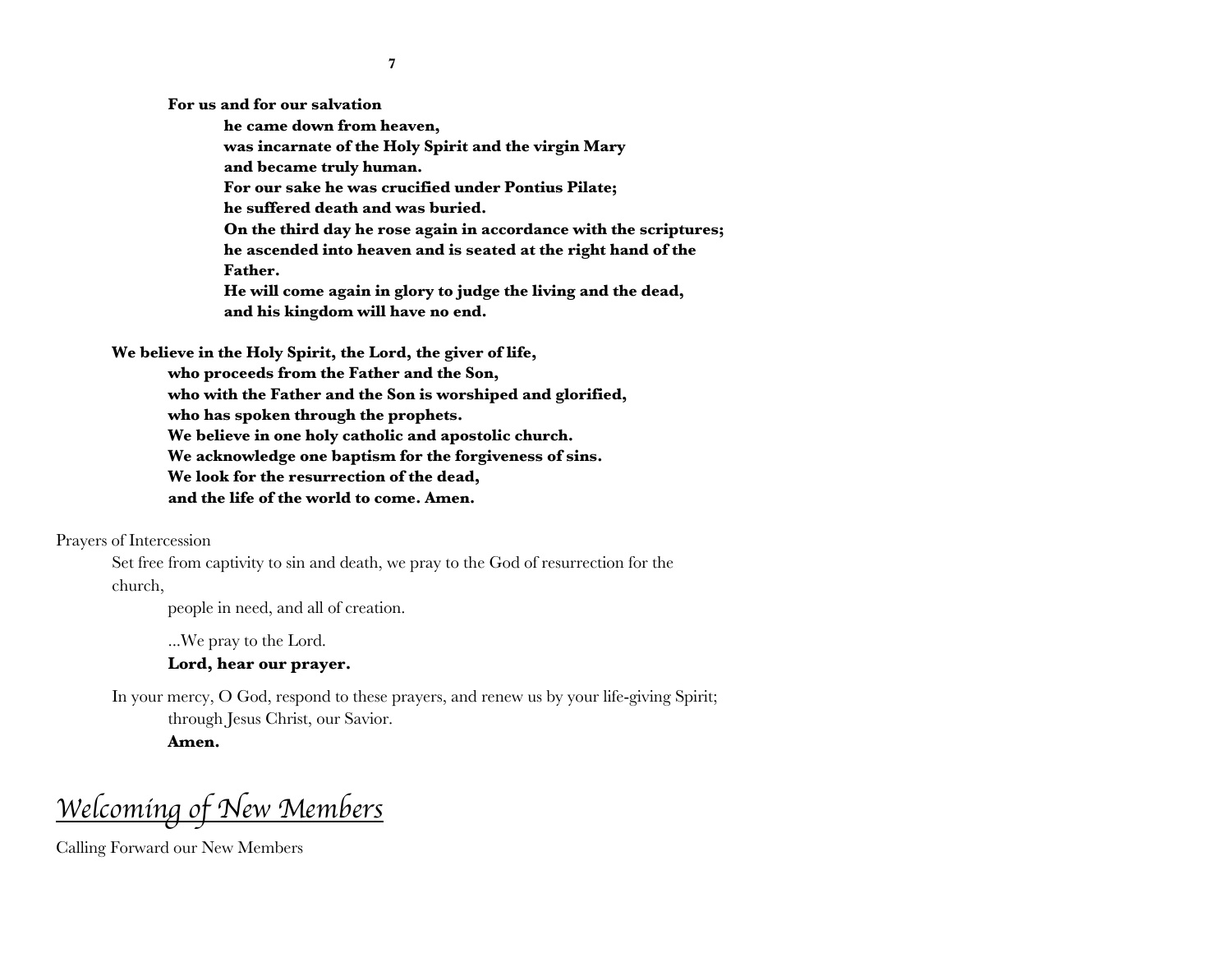Welcoming our New Members

We are here this morning to welcome these new members into the community which is St. Matthew's Lutheran Church. We are not a building, but the gathered family of God. We are brothers and sisters in Christ, given this new identity through our baptism into Jesus' death and resurrection. Today we welcome you as members of this family in the larger body of Christ.

And so we ask, do you desire to join the membership of St. Matthew's Lutheran Church? If so please answer: "We do."

Let us pray. Gracious God, as you called James and John, Simon and Andrew to fish for people, so you have called us to serve you with our own talents and resources. We thank you for bringing to us these new members. You have told us that wherever two or more are gathered in your name, there you are with them. Help us, we pray, to see and feel that presence and that others may come to know you through their interactions with us.

### **Amen.**

As active followers of Jesus Christ, we are called to spread the Good News. We encourage you to accept that call through your involvement in the church.

**We welcome you as brothers and sisters in Christ, and thank God for this unique opportunity to serve God and one another. May the God to whom we belong equip us for every good work that we do together in his name.**

Sharing the Peace of Christ

Jesus said: "Peace I leave with you; my peace I give to you. Do not let your hearts be troubled." The peace of the risen Lord be with you always.

### **And also with you.**

*Please be seated.*

*Thanksgiving*

Musical Offering *Celebrate and Remember* by Michael Helman Bells Angels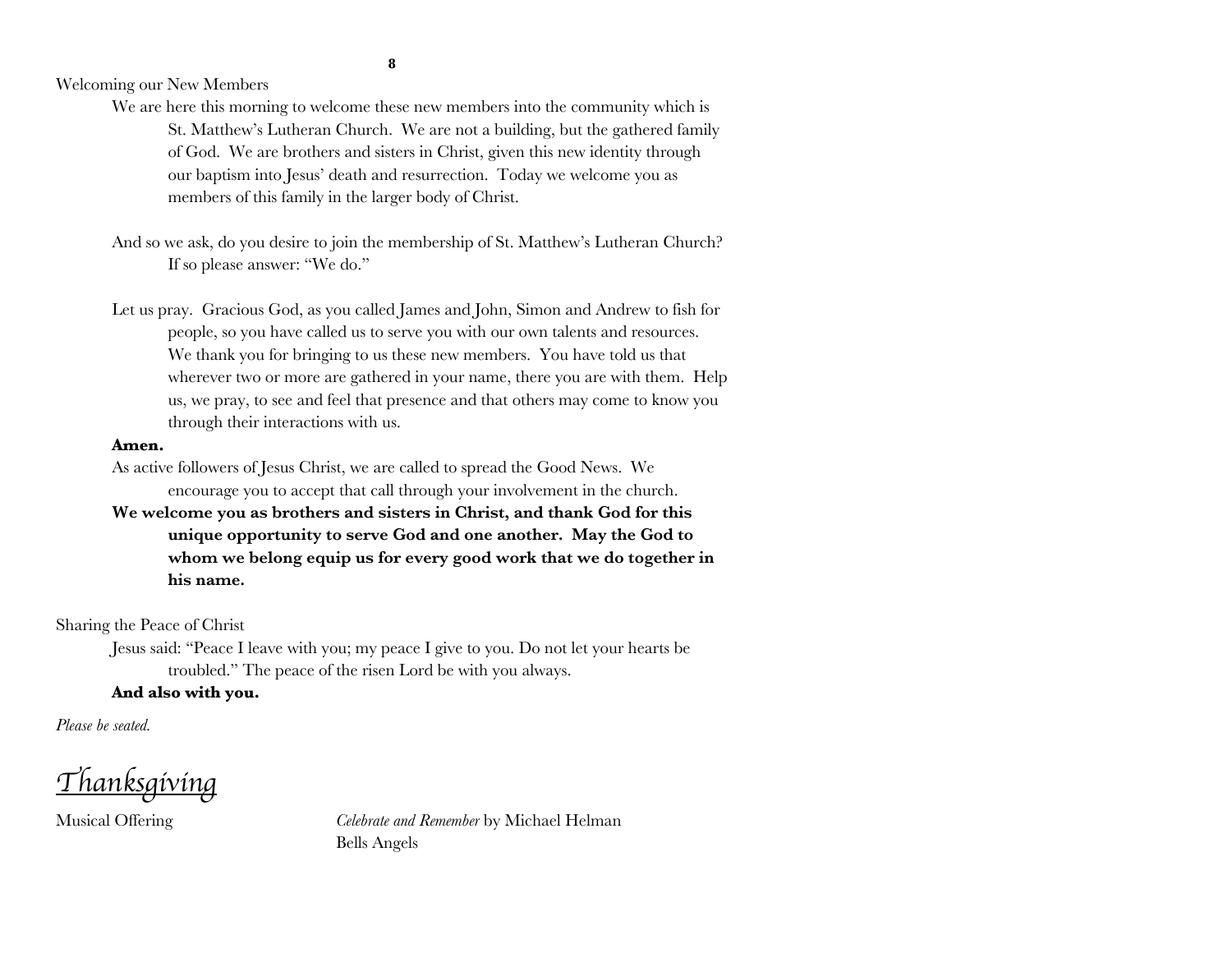This happy and lively piece "Celebrates" our Anniversary, but also "Remembers." The middle section of the piece reminds us of the past and that we would not be here today were it not for all those in the past who have brought us to this place today. This piece was commissioned to celebrate the 100<sup>th</sup> Anniversary and 50 years of Handbell choirs at St. Matthew's. [1970-2020]

Michael Helman is currently Director of Music/Organist at Faith Presbyterian Church in Cape Coral, Florida, where he directs the adult vocal choirs, conducts a graded handbell program for children through adults, and coordinates the church's Concert Series. Mr. Helman is in demand as a handbell festival director and clinician. In 2012, he accepted the position of Handbell Editor for The Lorenz Corporation.

# *Please stand as you are able.*







Text: Thomas Ken, 1637-1711. Music: Louis Bourgeois, c. 1510-1561. Tune: Old Hundredth, 88 88, LM.

### Thanksgiving for the Word

O God of justice and love, we give thanks to you that you illumine our way through life with the words of your Son. Give us the light we need, awaken us to the needs of others, and at the end bring all the world to your feast; through Jesus Christ, our Savior and Lord, to whom, with you and the Holy Spirit, be honor and glory forever. **Amen.**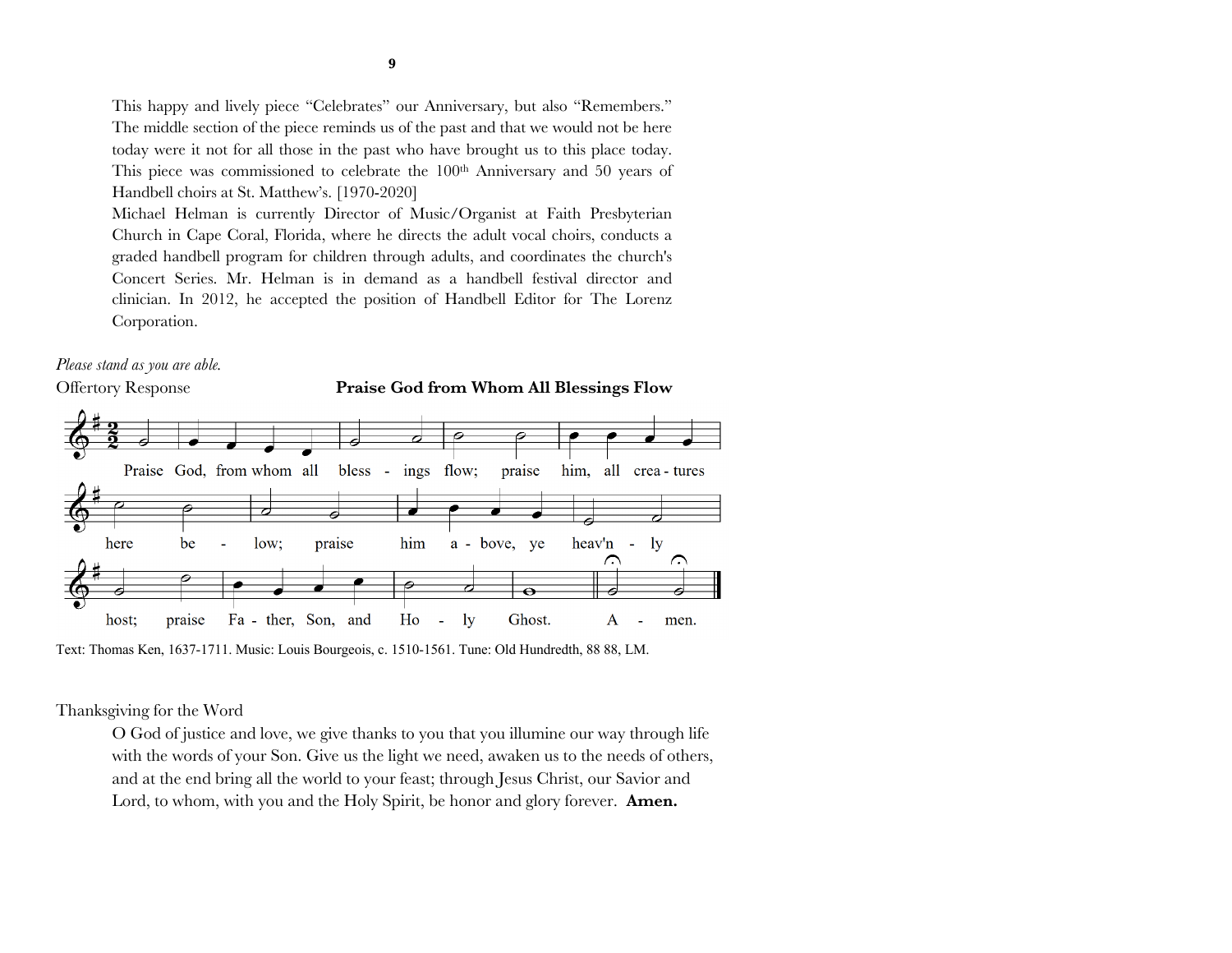**10**

Lord's Prayer

Gathered into one by the Holy Spirit, let us pray as Jesus taught us.

**Our Father in heaven, hallowed be your name, your kingdom come, your will be done, on earth as in heaven. Give us today our daily bread. Forgive us our sins as we forgive those who sin against us. Save us from the time of trial and deliver us from evil. For the kingdom, the power,** 

**and the glory are yours, now and forever. Amen.**

*Sending*

### Sending Song **Rise, O Church, Like Christ Arisen**

arr. by Jeremy Bankson Congregation, Brass, Senior Choir, Bells Angels, and **Percussion** 

Text by Susan Cherwien, Music by Timothy Strand, Arrangement by Jeremy Bankson

Susan Palo Cherwien was born on May 4, 1953, she passed on December 28, 2021. A poet, Susan wrote extensively, especially in two areas: Hymn texts, and reflections for Hymn Festivals which were written to be read between hymns. This hymn setting was commissioned before Susan's passing. The text becomes even more powerful remembering her great legacy. Susan writes: **singing together ... is one of the most important things the Christian community does together in worshiping God. We sing into ourselves, into each other, into the universe, holy stories, holy truths, wisdom, beauty. We are shaped into one body by singing together holy songs. We begin to vibrate together. We are changed.**

Timothy Strand is the music director at Gloria Dei Lutheran Church, St. Paul, MN. He is a graduate of Gustavus Adolphus College and Indiana University School of Music in organ performance and church music.

Jeremy J. Bankson serves as the Director of Music at Prince of Peace Lutheran Church leading a dynamic and developing music ministry. Active as a composer and arranger, he has led workshops, clinics, and hymn festivals at various churches and institutions around the country.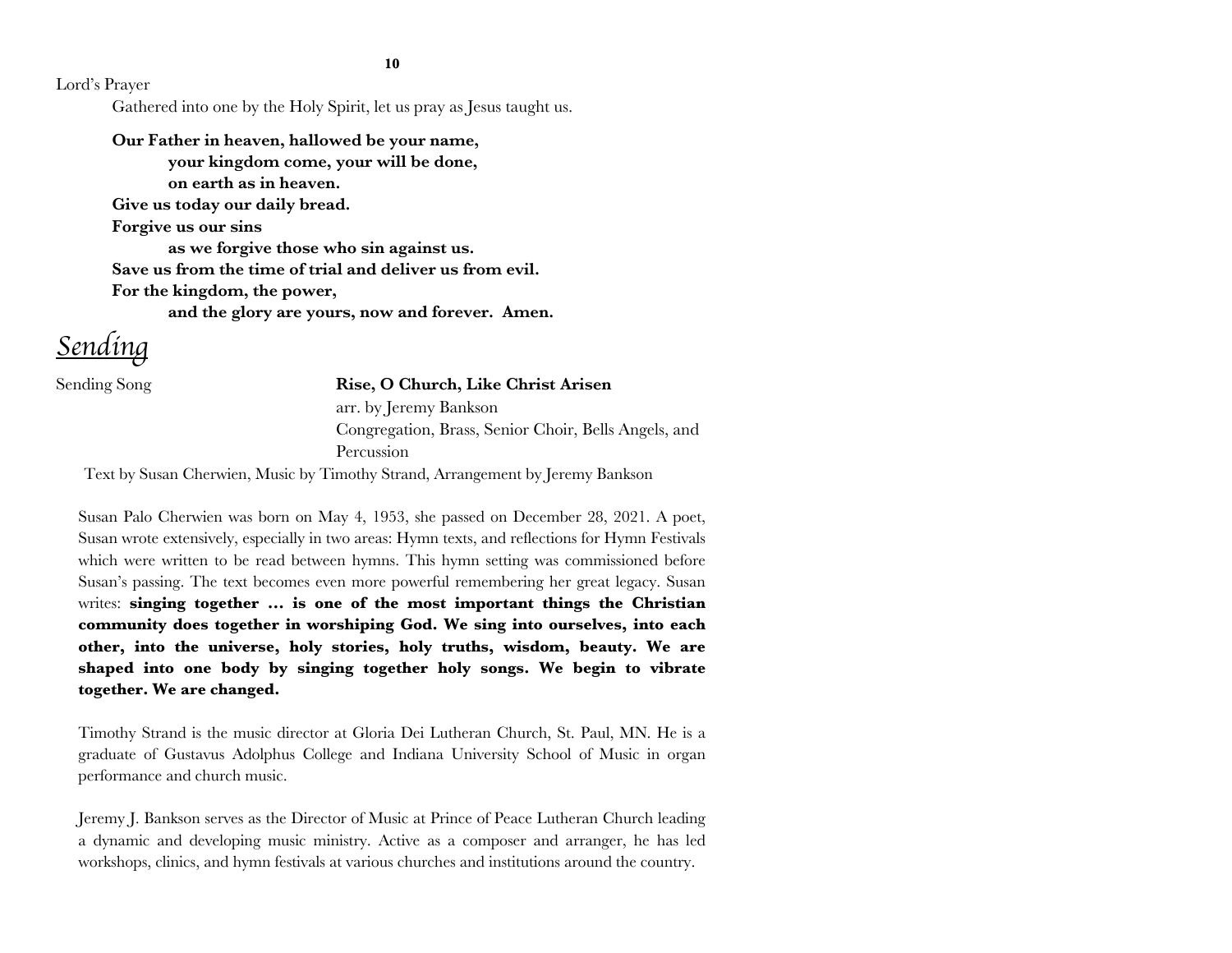

Text: Susan Palo Cherwien, 1953-2021. © 1997 Susan Cherwien, Augsburg Fortress. Music: Timothy J. Strand, b. 1958. Tune: Surge Ecclesia 87 87 87. © 1997 Augsburg Fortress. Podcast/Streamed/Reprinted with permission under One License A-703603. All rights reserved.

Blessing and Dismissal

Go forth in peace and with the courage of faith.

### **Amen.**

Love God with all your heart, with all your soul, and with all your mind, and love your neighbor as yourself.

### **Amen.**

Almighty God, Father,  $\pm$  Son, and Holy Spirit, bless you now and forever.

### **Amen.**

**11**